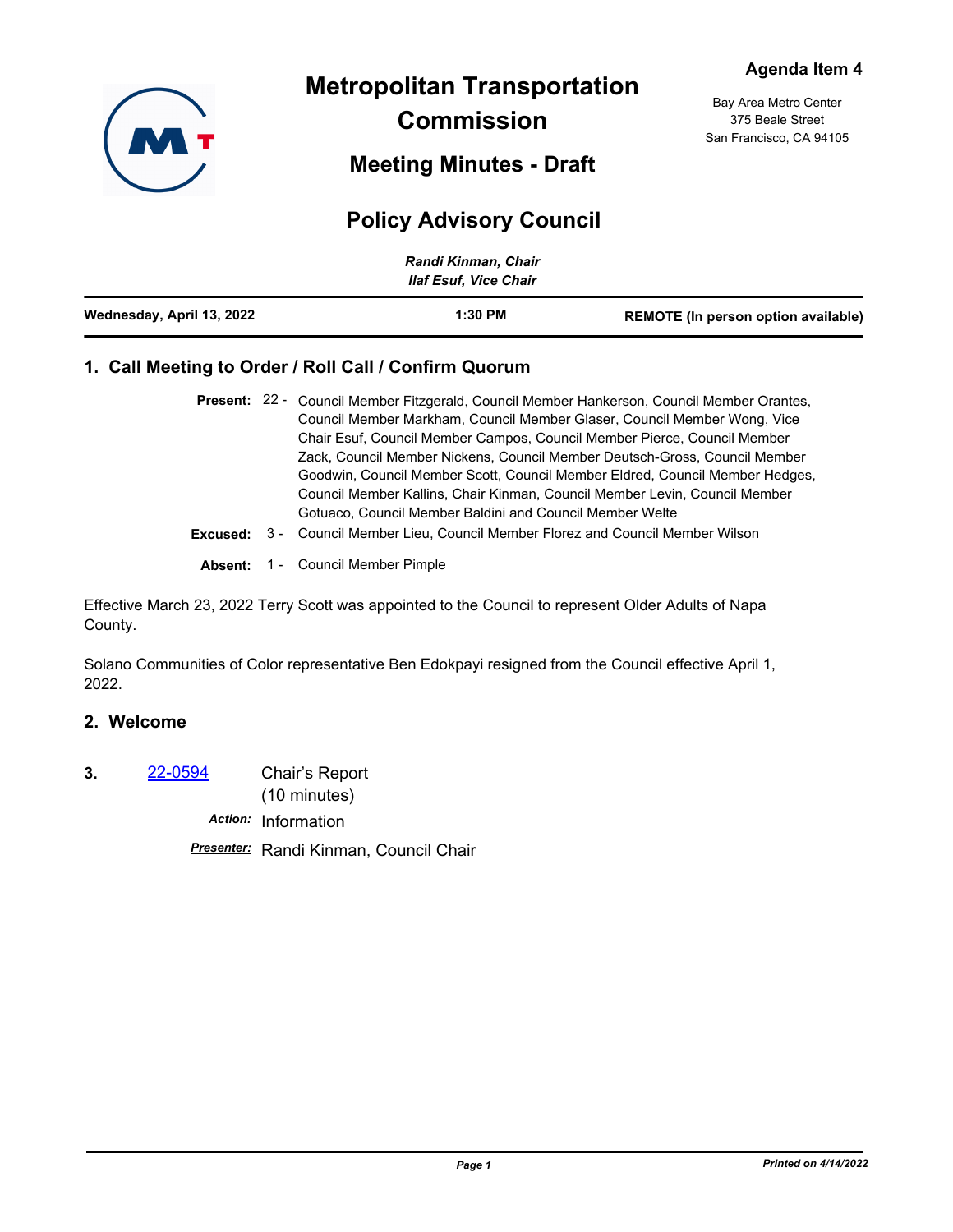**4.** [22-0595](http://mtc.legistar.com/gateway.aspx?m=l&id=/matter.aspx?key=23854) Approval of the March 9, 2022 Meeting Minutes (5 minutes)

*Action:* Approval

*Presenter:* Randi Kinman, Council Chair

*Attachments:* [04\\_2022-03-09\\_Policy\\_Advisory\\_Council\\_Draft\\_Minutes.pdf](http://mtc.legistar.com/gateway.aspx?M=F&ID=0d0b0c6b-784c-42d5-a1c5-6502379e8f81.pdf)

**Upon the motion by Council Member Eldred and second by Council Member Baldini, the March 9, 2022 Meeting Minutes were unanimously approved. The motion carried by the following vote:**

- Aye: 22 Council Member Fitzgerald, Council Member Hankerson, Council Member Orantes, Council Member Markham, Council Member Glaser, Council Member Wong, Vice Chair Esuf, Council Member Campos, Council Member Pierce, Council Member Zack, Council Member Nickens, Council Member Deutsch-Gross, Council Member Goodwin, Council Member Scott, Council Member Eldred, Council Member Hedges, Council Member Kallins, Chair Kinman, Council Member Levin, Council Member Gotuaco, Council Member Baldini and Council Member Welte
- Absent: 4 Council Member Lieu, Council Member Pimple, Council Member Florez and Council Member Wilson

#### **5. Public Comments / Other Business**

**6.** [22-0359](http://mtc.legistar.com/gateway.aspx?m=l&id=/matter.aspx?key=23618) Transit Oriented Communities (TOC) Policy (25 minutes)

MTC's draft TOC Policy.

- *Action:* Information
- *Presenter:* Kara Vuicich
- Attachments: 6i Transit-Oriented Communities Policy Summary Sheet.pdf 6ii PowerPoint Transit-Oriented Communities Policy.pdf

Jonathan Kass, SPUR, spoke on this item.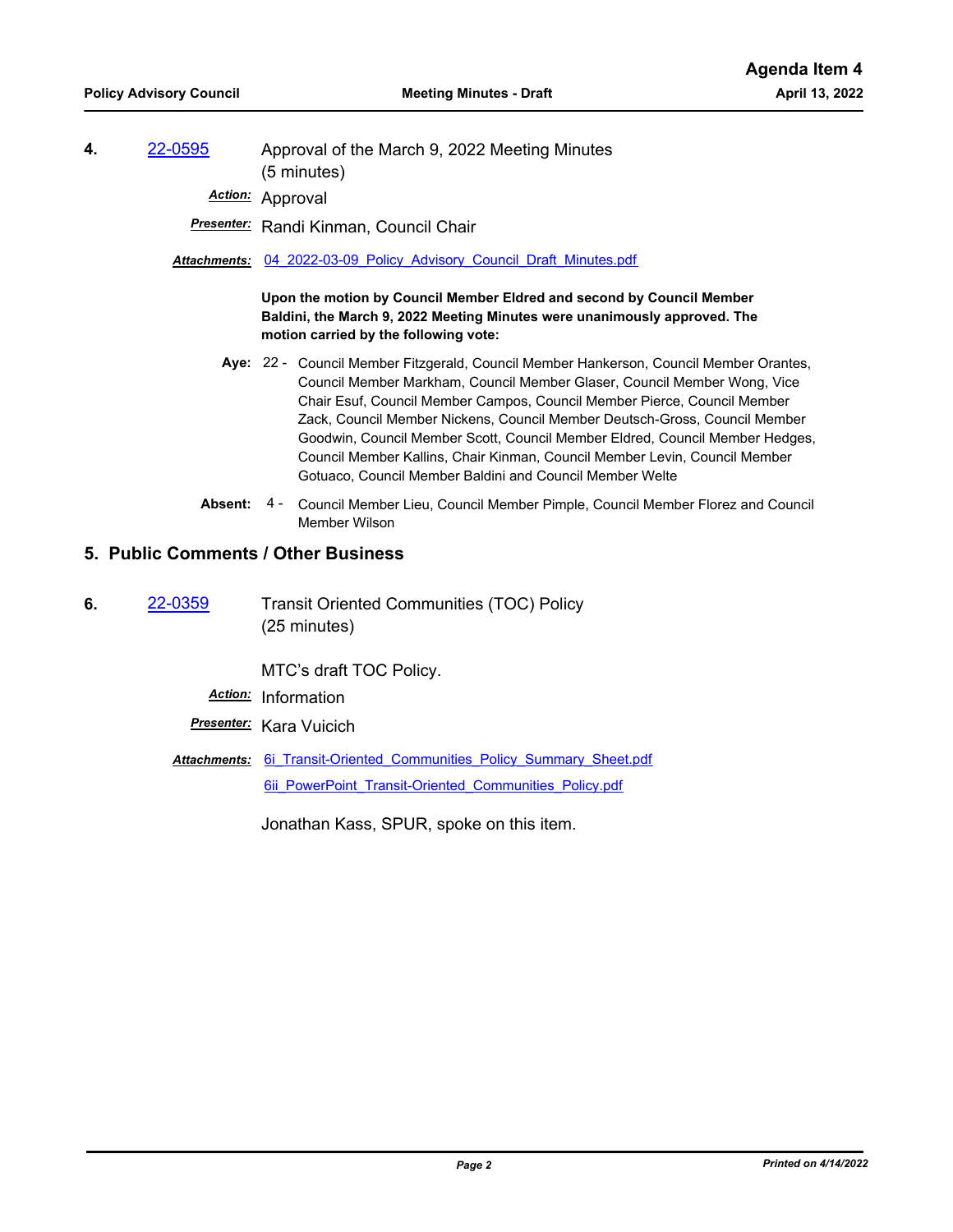**7.** [22-0596](http://mtc.legistar.com/gateway.aspx?m=l&id=/matter.aspx?key=23855) Next Generation Bay Area Freeways Study: Exploring Pricing Strategies to Advance Equity, Climate, and Mobility Goals (45 minutes)

> Introduction to the Next Generation Bay Area Freeways Study - a study exploring pricing strategies as a tool to modernize our region's congested freeways and advance equitable outcomes - including an overview of the study's purpose, timeline, milestones, and key components including community and stakeholder engagement.

*Action:* Information

*Presenter:* Anup Tapase and Leslie Lara-Enríquez

- **Attachments:** 07i Next Generation Freeways Study Exploring Pricing Strategies to Advance Equity Climate Mobility Goals.pdf [07ii\\_NextGenFwyStudy\\_AttachmentA\\_presentation.pdf](http://mtc.legistar.com/gateway.aspx?M=F&ID=b6bed833-c631-4425-95d0-1926f02d94b3.pdf)
- **8.** [22-0597](http://mtc.legistar.com/gateway.aspx?m=l&id=/matter.aspx?key=23856) MTC Resolution No. 4514: Community-Based Transportation Planning Program Guidelines (20 minutes)

Share findings of staff's evaluation of the Community-Based Transportation Planning (CBTP) program and present revised CBTP guidelines for adoption (MTC Resolution No. 4514).

*Action:* Information

## *Presenter:* Raleigh McCoy

- Attachments: 08i MTC Res No 4514-Community-Based Transportation Planning Program\_Guidelines-Cover\_Summary\_Sheet.pdf 08ii PLNG-5a Community-Based Transportation Planning Program Guidelines Adoption..pdf
- **9.** [22-0598](http://mtc.legistar.com/gateway.aspx?m=l&id=/matter.aspx?key=23857) Staff Liaison Report (7 minutes)

Relevant MTC policy decisions and other activities.

*Action:* Information

*Presenter:* Ky-Nam, Staff Liaison

Attachments: 09 April 2022 Staff Liaison Report Summary Sheet.pdf